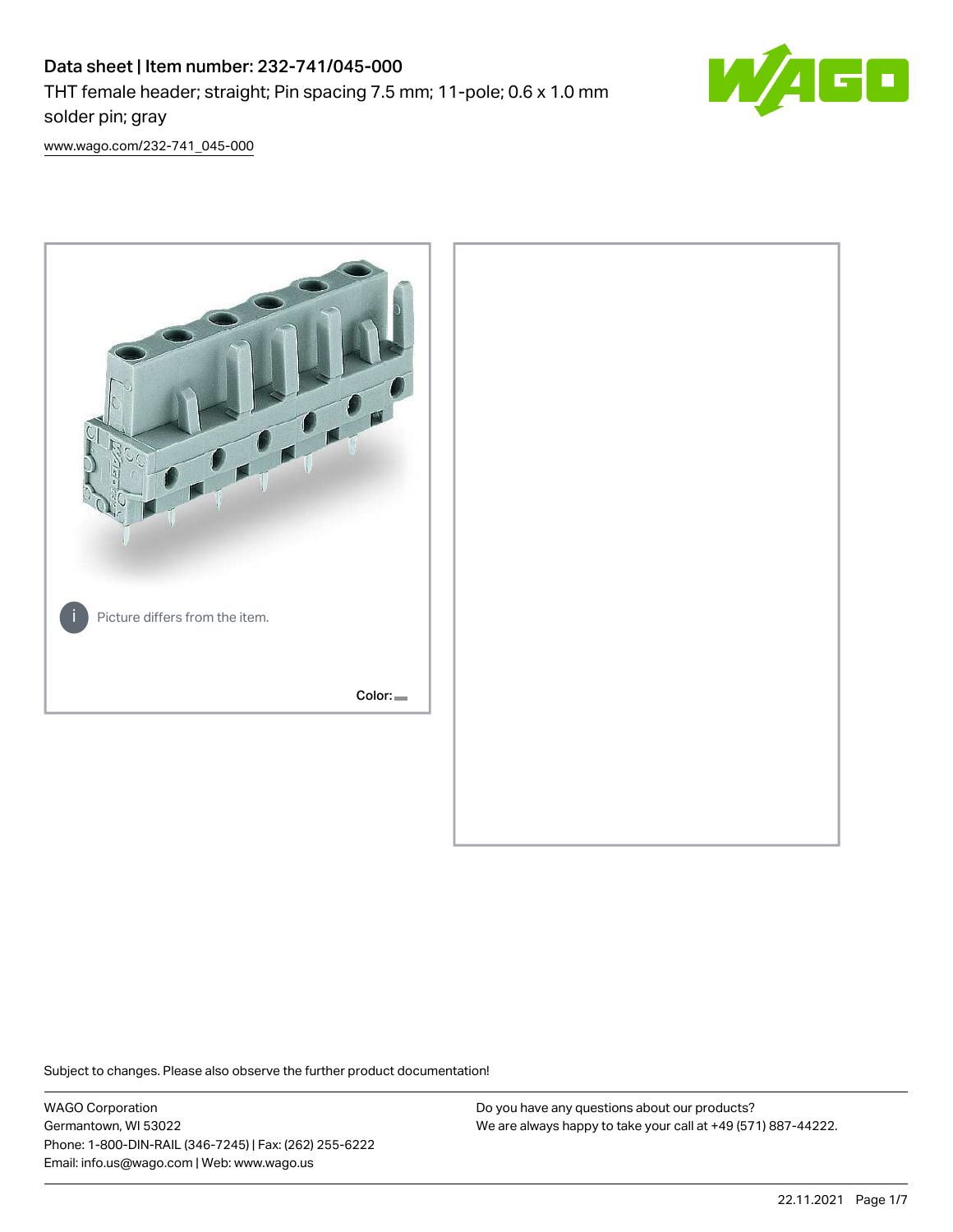

Dimensions in mm

L = (pole no. − 1) x pin spacing + 5 mm + 1.5 mm

2- to 3-pole female connectors – one latch only

#### Item description

- **H** Horizontal or vertical PCB mounting via straight or angled solder pins
- For board-to-board and board-to-wire connections
- Touch-proof PCB outputs  $\blacksquare$
- $\blacksquare$ Easy-to-identify PCB inputs and outputs
- $\blacksquare$ With coding fingers

Subject to changes. Please also observe the further product documentation! Data

WAGO Corporation Germantown, WI 53022 Phone: 1-800-DIN-RAIL (346-7245) | Fax: (262) 255-6222 Email: info.us@wago.com | Web: www.wago.us

Do you have any questions about our products? We are always happy to take your call at +49 (571) 887-44222.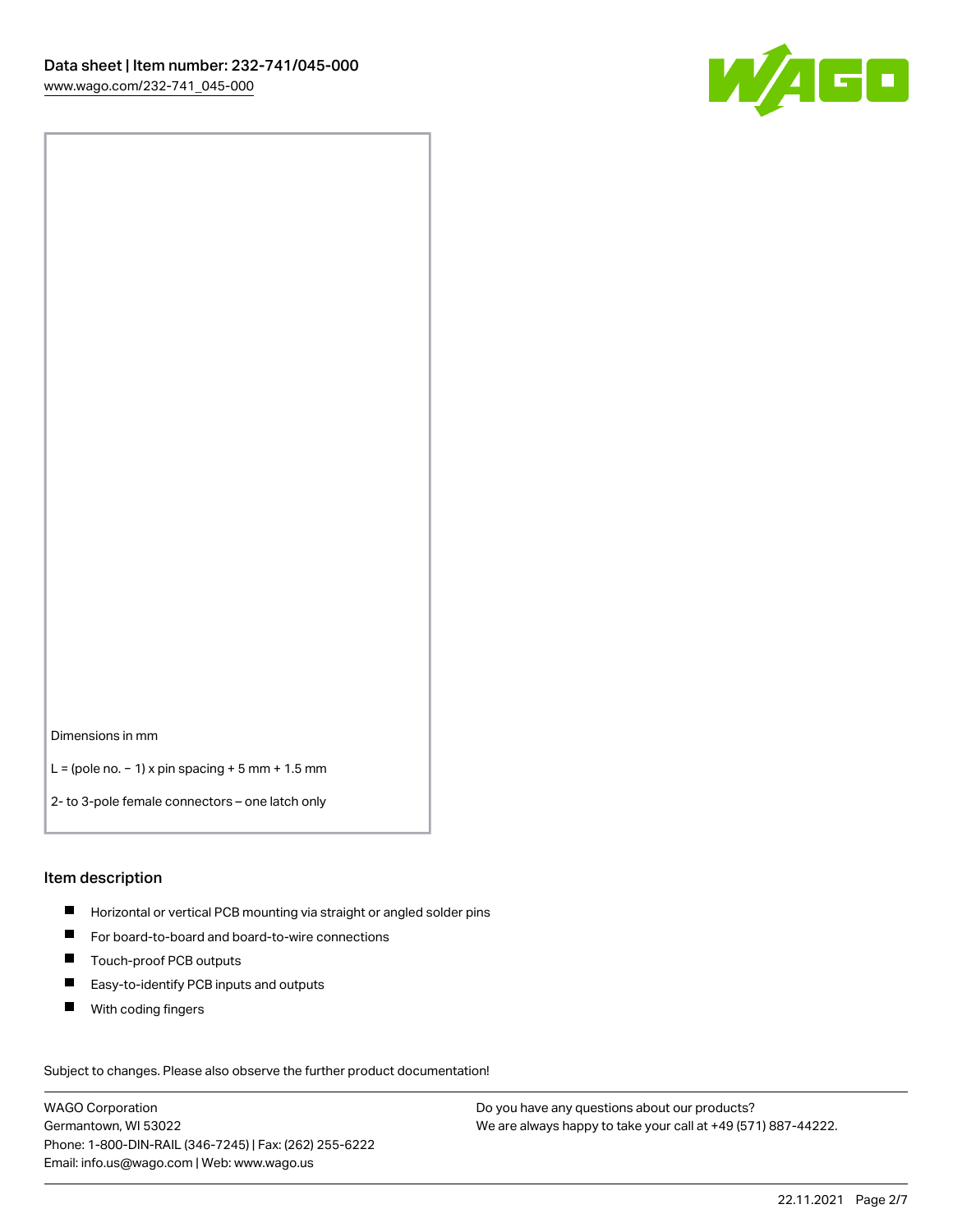

# Data Notes

| Safety information 1 | The MCS-MULTI CONNECTION SYSTEM includes connectors<br>without breaking capacity in accordance with DIN EN 61984. When<br>used as intended, these connectors must not be connected<br>/disconnected when live or under load. The circuit design should<br>ensure header pins, which can be touched, are not live when<br>unmated. |
|----------------------|-----------------------------------------------------------------------------------------------------------------------------------------------------------------------------------------------------------------------------------------------------------------------------------------------------------------------------------|
| Variants:            | Other pole numbers<br>3.8 mm pin projection for male headers with straight solder pins<br>Gold-plated or partially gold-plated contact surfaces<br>Other versions (or variants) can be requested from WAGO Sales or<br>configured at https://configurator.wago.com/                                                               |

# Electrical data

### IEC Approvals

| Ratings per                 | IEC/EN 60664-1                                                        |
|-----------------------------|-----------------------------------------------------------------------|
| Rated voltage (III / 3)     | 500 V                                                                 |
| Rated surge voltage (III/3) | 6 kV                                                                  |
| Rated voltage (III/2)       | 630 V                                                                 |
| Rated surge voltage (III/2) | 6 kV                                                                  |
| Nominal voltage (II/2)      | 1000 V                                                                |
| Rated surge voltage (II/2)  | 6 kV                                                                  |
| Rated current               | 12A                                                                   |
| Legend (ratings)            | $(III / 2)$ $\triangle$ Overvoltage category III / Pollution degree 2 |

# UL Approvals

| Approvals per                  | UL 1059 |
|--------------------------------|---------|
| Rated voltage UL (Use Group B) | 300 V   |
| Rated current UL (Use Group B) | 15 A    |
| Rated voltage UL (Use Group D) | 300 V   |
| Rated current UL (Use Group D) | 10 A    |

# Ratings per UL

| Rated voltage UL 1977 | 600 V |
|-----------------------|-------|
| Rated current UL 1977 |       |

Subject to changes. Please also observe the further product documentation!

| <b>WAGO Corporation</b>                                | Do you have any questions about our products?                 |
|--------------------------------------------------------|---------------------------------------------------------------|
| Germantown, WI 53022                                   | We are always happy to take your call at +49 (571) 887-44222. |
| Phone: 1-800-DIN-RAIL (346-7245)   Fax: (262) 255-6222 |                                                               |
| Email: info.us@wago.com   Web: www.wago.us             |                                                               |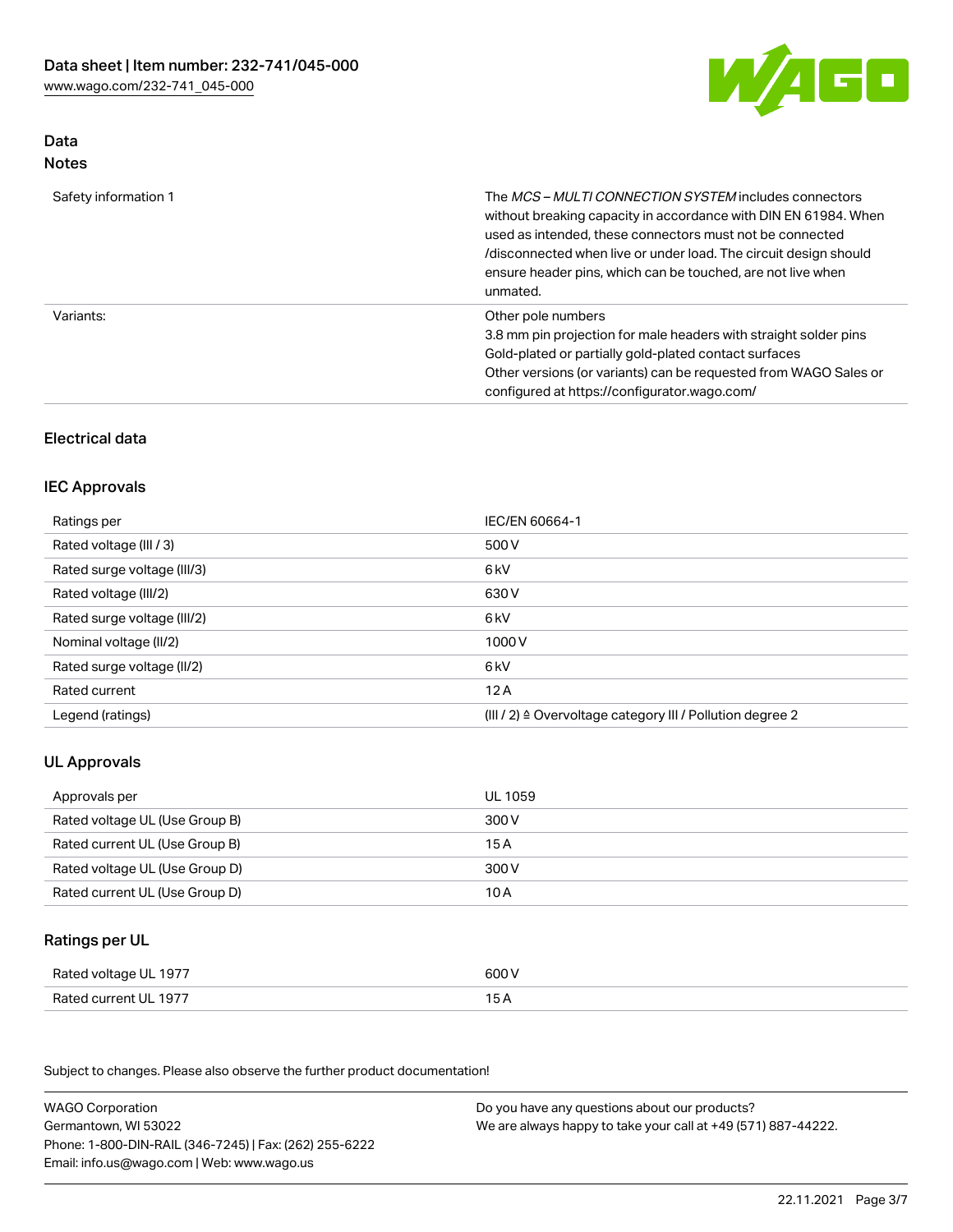

## CSA Approvals

| Approvals per                   | CSA   |
|---------------------------------|-------|
| Rated voltage CSA (Use Group B) | 300 V |
| Rated current CSA (Use Group B) | 15 A  |
| Rated voltage CSA (Use Group D) | 300 V |
| Rated current CSA (Use Group D) | 10 A  |

# Connection data

| Total number of potentials |  |
|----------------------------|--|
| Number of connection types |  |
| Number of levels           |  |

### Connection 1

# Physical data

| Pin spacing                          | 7.5 mm / 0.295 inch   |
|--------------------------------------|-----------------------|
| Width                                | 81.5 mm / 3.209 inch  |
| Height                               | 22.05 mm / 0.868 inch |
| Height from the surface              | 18.25 mm / 0.719 inch |
| Depth                                | 11.6 mm / 0.457 inch  |
| Solder pin length                    | 3.8 <sub>mm</sub>     |
| Solder pin dimensions                | $0.6 \times 1$ mm     |
| Drilled hole diameter with tolerance | $1.3$ $(+0.1)$ mm     |

# Plug-in connection

| Contact type (pluggable connector) | Female header |
|------------------------------------|---------------|
| Connector (connection type)        | for PCB       |
| Mismating protection               | No            |
| Mating direction to the PCB        | $90^{\circ}$  |
| Locking of plug-in connection      | Without       |

## PCB contact

| PCB Contact            | THT                                        |
|------------------------|--------------------------------------------|
| Solder pin arrangement | over the entire female connector (in-line) |

Subject to changes. Please also observe the further product documentation!

| <b>WAGO Corporation</b>                                | Do you have any questions about our products?                 |
|--------------------------------------------------------|---------------------------------------------------------------|
| Germantown, WI 53022                                   | We are always happy to take your call at +49 (571) 887-44222. |
| Phone: 1-800-DIN-RAIL (346-7245)   Fax: (262) 255-6222 |                                                               |
| Email: info.us@wago.com   Web: www.wago.us             |                                                               |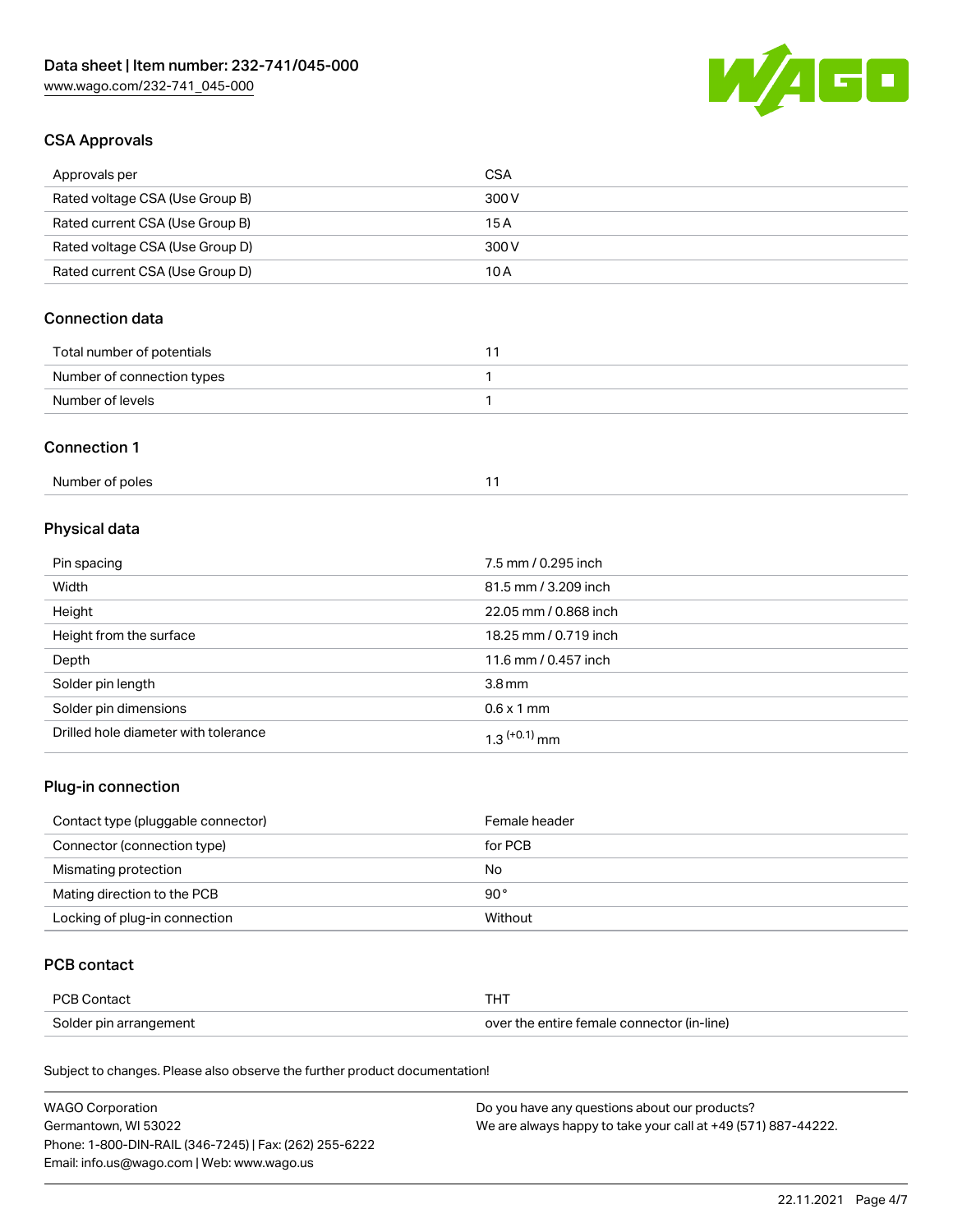

Number of solder pins per potential 1

#### Material data

| Color                       | gray              |
|-----------------------------|-------------------|
| Material group              |                   |
| Insulation material         | Polyamide (PA66)  |
| Flammability class per UL94 | V0                |
| Contact material            | Copper alloy      |
| Contact plating             | tin-plated        |
| Fire load                   | 0.239 MJ          |
| Weight                      | 12.1 <sub>g</sub> |

### Environmental requirements

| Limit temperature range<br>. | …+85 °ົ<br>-60 |  |
|------------------------------|----------------|--|
|------------------------------|----------------|--|

### Commercial data

| PU (SPU)              | 25 Stück      |
|-----------------------|---------------|
| Packaging type        | box           |
| Country of origin     | DE            |
| <b>GTIN</b>           | 4055143034029 |
| Customs tariff number | 85366990990   |

### Approvals / Certificates

#### Ship Approvals

| Logo                                                                                                                                                                                                                                                                                                                                                                                                                                                                                | Approval                  | <b>Additional Approval Text</b> | Certificate<br>name |
|-------------------------------------------------------------------------------------------------------------------------------------------------------------------------------------------------------------------------------------------------------------------------------------------------------------------------------------------------------------------------------------------------------------------------------------------------------------------------------------|---------------------------|---------------------------------|---------------------|
| $\bigcirc\!\!\!\!\! \bigcirc\!\!\!\!\! \bigcirc\!\!\!\!\! \bigcirc\!\!\!\!\! \bigcirc\!\!\!\!\! \bigcirc\!\!\!\!\! \bigcirc\!\!\!\!\! \bigcirc\!\!\!\!\! \bigcirc\!\!\!\!\! \bigcirc\!\!\!\!\! \bigcirc\!\!\!\!\! \bigcirc\!\!\!\!\! \bigcirc\!\!\!\!\! \bigcirc\!\!\!\!\! \bigcirc\!\!\!\!\! \bigcirc\!\!\!\!\! \bigcirc\!\!\!\!\! \bigcirc\!\!\!\!\! \bigcirc\!\!\!\!\! \bigcirc\!\!\!\!\! \bigcirc\!\!\!\!\! \bigcirc\!\!\!\!\! \bigcirc\!\!\!\!\! \bigcirc\!\!\!\!\! \bigcirc\$ | BV<br>Bureau Veritas S.A. | IEC 60998                       | 11915/D0<br>BV      |
| <b>BUNEAU</b>                                                                                                                                                                                                                                                                                                                                                                                                                                                                       |                           |                                 |                     |

#### UL-Approvals

| Logo                                                                       | Approval                             | <b>Additional Approval Text</b>               | Certificate<br>name |
|----------------------------------------------------------------------------|--------------------------------------|-----------------------------------------------|---------------------|
| $\boldsymbol{\theta}$                                                      | UR<br>Underwriters Laboratories Inc. | <b>UL 1059</b>                                | E45172              |
|                                                                            | <b>UR</b>                            | <b>UL 1977</b>                                | E45171              |
| Subject to changes. Please also observe the further product documentation! |                                      |                                               |                     |
| WAGO Corporation                                                           |                                      | Do you have any questions about our products? |                     |

Germantown, WI 53022 Phone: 1-800-DIN-RAIL (346-7245) | Fax: (262) 255-6222 Email: info.us@wago.com | Web: www.wago.us

We are always happy to take your call at +49 (571) 887-44222.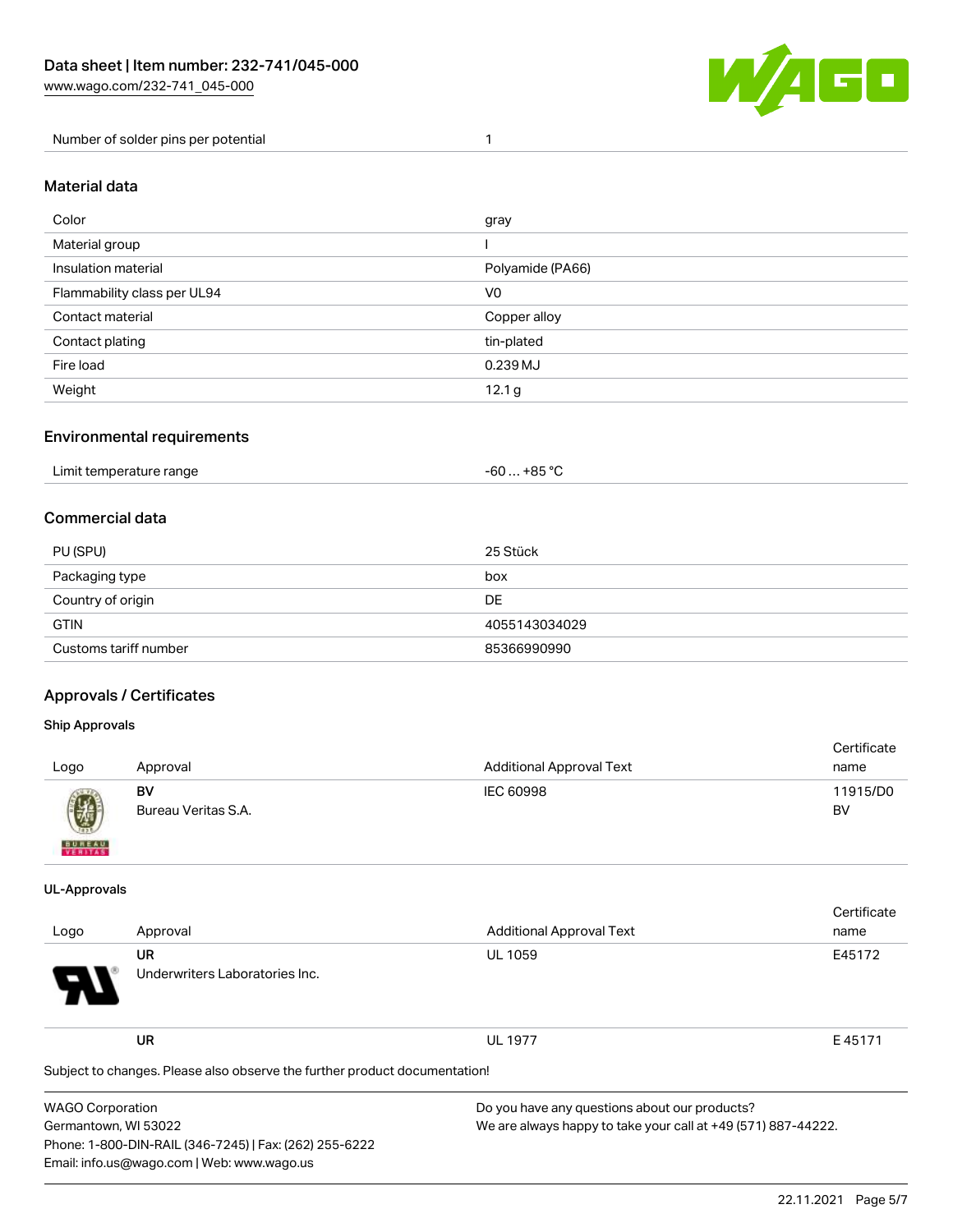



Underwriters Laboratories Inc.

# Counterpart

### Optional accessories

### Testing accessories

Germantown, WI 53022

Phone: 1-800-DIN-RAIL (346-7245) | Fax: (262) 255-6222

Email: info.us@wago.com | Web: www.wago.us

| Testing accessories                                       |                                                                                                                                                                        |                                                                                                         |               |                      |  |
|-----------------------------------------------------------|------------------------------------------------------------------------------------------------------------------------------------------------------------------------|---------------------------------------------------------------------------------------------------------|---------------|----------------------|--|
| Item no.: 210-136<br>Test plug; 2 mm Ø; with 500 mm cable |                                                                                                                                                                        | www.wago.com/210-136                                                                                    |               |                      |  |
|                                                           | Item no.: 231-662                                                                                                                                                      | Test plugs for female connectors; for 7.5 mm and 7.62 mm pin spacing; 2,50 mm <sup>2</sup> ; light gray |               | www.wago.com/231-662 |  |
| <b>Downloads</b><br><b>Documentation</b>                  |                                                                                                                                                                        |                                                                                                         |               |                      |  |
| <b>Additional Information</b>                             |                                                                                                                                                                        |                                                                                                         |               |                      |  |
| Technical explanations                                    |                                                                                                                                                                        | 2019 Apr 3                                                                                              | pdf<br>2.0 MB | Download             |  |
| <b>CAD</b> files                                          |                                                                                                                                                                        |                                                                                                         |               |                      |  |
| <b>PCB Design</b>                                         |                                                                                                                                                                        |                                                                                                         |               |                      |  |
|                                                           | Symbol and Footprint 232-741/045-000                                                                                                                                   |                                                                                                         | <b>URL</b>    | Download             |  |
|                                                           | CAx data for your PCB design, consisting of "schematic symbols and PCB footprints",<br>allow easy integration of the WAGO component into your development environment. |                                                                                                         |               |                      |  |
| Supported formats:                                        |                                                                                                                                                                        |                                                                                                         |               |                      |  |
| H                                                         | Accel EDA 14 & 15                                                                                                                                                      |                                                                                                         |               |                      |  |
| ш                                                         | Altium 6 to current version                                                                                                                                            |                                                                                                         |               |                      |  |
|                                                           | Cadence Allegro                                                                                                                                                        |                                                                                                         |               |                      |  |
| П                                                         | DesignSpark                                                                                                                                                            |                                                                                                         |               |                      |  |
|                                                           | Subject to changes. Please also observe the further product documentation!                                                                                             |                                                                                                         |               |                      |  |
| <b>WAGO Corporation</b>                                   |                                                                                                                                                                        | Do you have any questions about our products?                                                           |               |                      |  |

We are always happy to take your call at +49 (571) 887-44222.